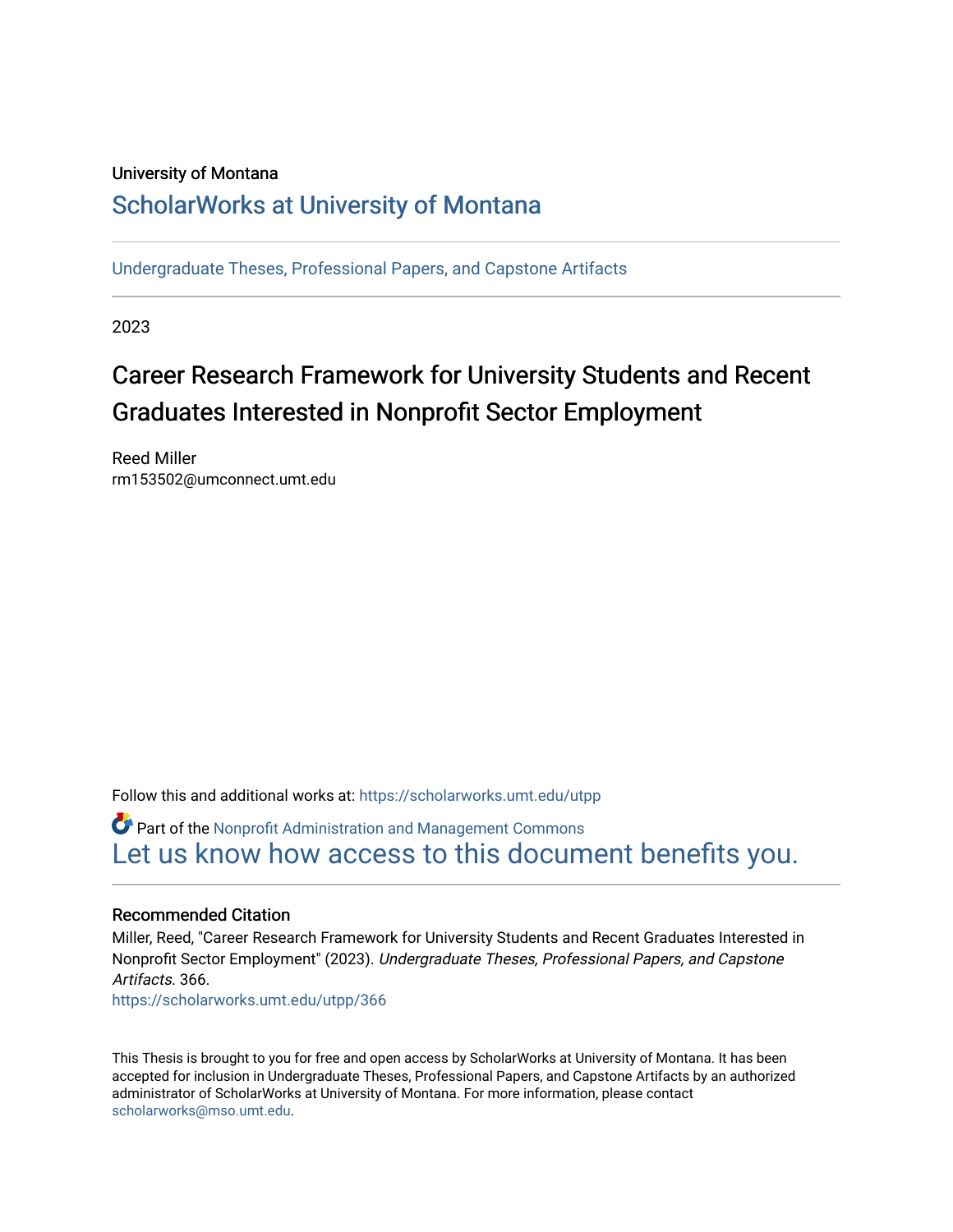#### **Career Research Framework for University Students and Recent Graduates Interested in**

#### **Nonprofit Sector Employment**

Final Artifact Reed Miller December 6, 2021

#### **Introduction**

In a 2015 poll of college graduates in the United States, 40% reported that making an impact was one of the top five most important factors when considering a job (Petrone 2015). The nonprofit sector offers exactly that kind of opportunity and is only become more financially feasible as a career. As I write this in late 2021, a widespread labor shortage is affecting the nonprofit sector (National Council of Nonprofits 2021). This means there are more opportunities at more organizations, making it the perfect time to start a career in the nonprofit sector. This report aims to provide industry insights to support incoming nonprofit professionals.

#### **Abstract**

Through this project, I aimed to gain a better understanding of sustainable opportunities for undergraduate students and recent college graduates to get involved with the nonprofit management world, sustainable opportunities being contingent on potential success factors for both the individual and the organization. My analysis is informed by my hands-on experience working in a leadership position with the Healthcare Surfaces Institute, a national healthcare nonprofit, my interviews with nonprofit leaders in the Missoula, Montana, area, and by looking at labor data for the American nonprofit sector. In this essay, I report on my findings both anecdotal and data-driven to conclude with a set of several key questions individuals should ask themselves when considering a career in the nonprofit sector.

#### **Project Initiation & Pivot**

I initially proposed this project with the question, "what are the best practices for efficiently scaling a nonprofit organization to effectively maximize economic value and social good?" This question was inspired by my employment as Fundraising Director and Executive Administrative Assistant for the Healthcare Surfaces Institute (HSI), a national healthcare nonprofit founded in 2016 that was seeking to implement its product and scale operations. I began working full-time with HSI in May of 2021 and quickly realized that the scope of my initial question was far too large for me to answer in any meaningful way. I resigned from my role with HSI after a series of events led me to realize that HSI was not an appropriate fit for my career aspirations. My experiences there led me to reflect on what are the key elements for a successful and satisfying career in the nonprofit sector. To help explore these questions, I interviewed seven highly respected executive directors of nonprofits local to the Missoula, Montana, area and turned to the data to learn about the career opportunities available in the nonprofit sector.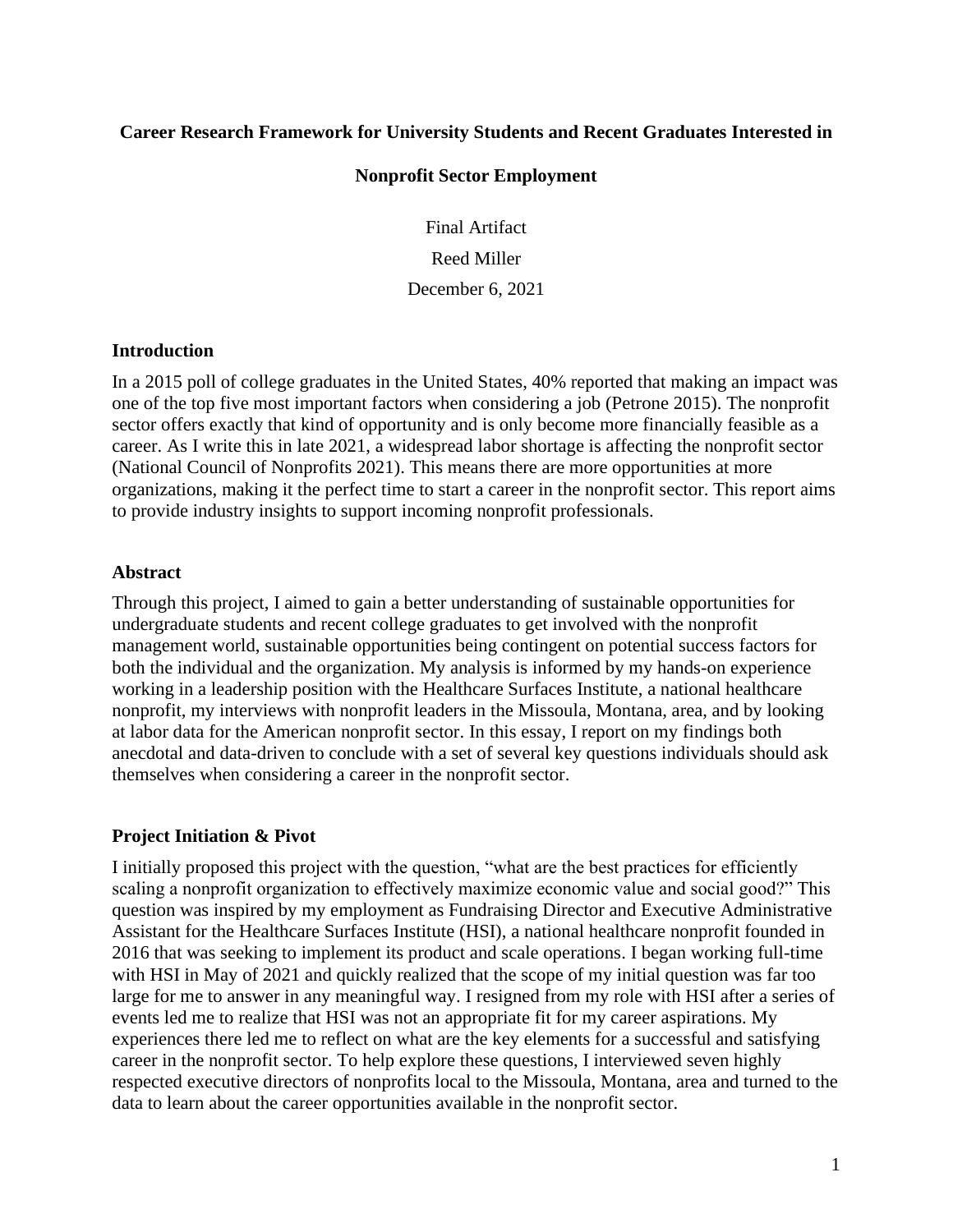## **Executive Director Interviews**

Executive directors of nonprofit organizations are tasked with having a fundamental understanding of all the operations of an organization and how those operations align with the nonprofit's goals. They are tasked with evaluating and re-evaluating their organization and its employees. Therefore, when possible to use some of their valuable time, executive directors can be a valuable resource for learning about the scope and potential of a nonprofit career.

Of the seven leaders interviewed, five had previous experience in nonprofit leadership or working full-time at a nonprofit organization. All the organizations interviewed have formal relationships with other local nonprofit organizations and have operated for at least five years. The executive director with the least experience as a nonprofit professional had worked in the sector for only five years, whereas the most experienced had worked for nearly four decades. All the nonprofits interviewed had at least three paid full-time staff and stable sources of revenue, with the largest – The Nature Conservancy - employing over 4,000 individuals and earning 1.2 billion in total revenues in 2020 (The Nature Conservancy 2021).

To structure my interviews, I prepared a set of questions (see Figure 1). These questions were designed when scaling was still the focus of this project, yet the ensuing conversations nonetheless yielded valuable insight about the positive characteristics of organizations a potential employee should seek out.

Figure 1.

- How has the organization's focus changed during your time there? How has funding changed?
- How has the organization succeeded in growing/achieving their mission and vision?
- What missteps/mis-directions has the organization made, and how have you recovered?
- What specific assets have helped your organization?
- To what degree does your nonprofit function like a government entity? What do you view the role of nonprofits relative to government services?
- What captured your imagination when you first started nonprofit work? What captures your imagination and excites you now?

## **Insights From Interviews**

Three key themes emerged from these interviews. Nonprofits that are widely viewed as successful have clear goals, strong community/customer engagement, and excel in collaborating with other organizations.

## **Clarity of Goals**

Organizations are going to be more effective in achieving their goals if their goals are clearly defined and align with the organization's capacity. Many of the nonprofit leaders attributed their organization's success to clarity of mission. Katie Deuel's first action as Executive Director of Home ReSource was to design and implement a strategic plan for the organization, which it was previously lacking. Katie emphasized creating clear metrics to evaluate the success of a project or policy as crucial to the success of a strategic plan. One such realization this yielded was the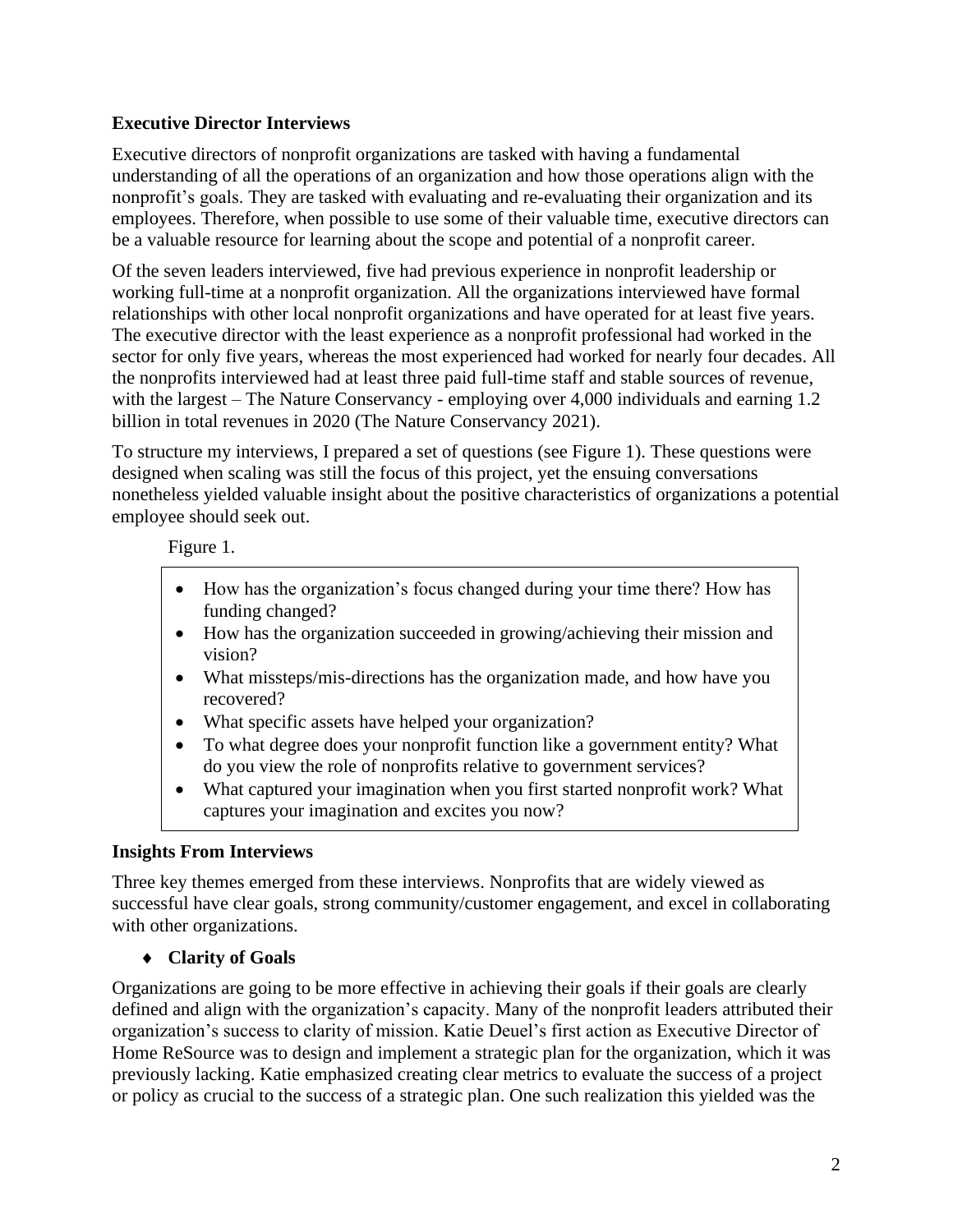inefficiencies associated with the creation of sub-committees, which consumed too much of a leaders' time without sufficient outcomes (Katie Deul 2021). Clarity of goals communicated to the public through a strategic plan, such as those of United Way and The Nature Conservancy, has the additional benefit of promoting community engagement and collaboration through increased transparency.

## **Community & Customer Engagement**

Community & customer engagement can take many forms, but it can be differentiated from the collaboration I detail in the follow section. Engagement is different from collaboration in that engagement deals more closely with overall traction in the community, rather than formal partnerships. David Banks, the Chief Conservation Officer of The Nature Conservancy, articulated how their widely lauded organizational code of ethics and transparency garners them greater local support in the regions they operate in internationally, as contrasted with other international economic development organizations that are viewed as out of touch with the local issues they're trying to solve. This kind of engagement can in turn result in greater fundraising abilities. United Way Missoula's good reputation is another such example of positive engagement (Susan Hay Patrick 2021). As exemplified by the Adventure Cycling Association, strong customer engagement can also provide the option to charge a small fee for products or services (Scott Pankratz 2021). This fee for service revenue model has the additional benefit of allowing a nonprofit to scale relative to the needs of the population they serve, as opposed to being more financially reliant and therefore responsive to a handful of large donors. Granted, this model is not the best fit for all nonprofits, such as homeless shelters and other organizations with financially disadvantaged target customers. Nevertheless, greater community/customer engagement financial or otherwise can lead to more sustainable development.

Public engagement and the regular feedback loops they create are pivotal to the success of a nonprofit community, a sentiment shared by public service and social change theorist Dean Spade of Seattle University School of Law. In his seminal book titled "Mutual Aid: Building Solidarity for this Crisis (And the Next), Spade advocates for "consensus decision-making to maximize everyone's participation to ensure people impacted by decisions are the ones making to avoid under-represented groups getting out-voted" (Spade 2020). Nonprofit organizations are legally required to have a board of directors with the intention that the board is representative of the community served, and Spade argues that the direct recipients of a nonprofit's services should be actively involved with the organization's decision-making process. For example, a homeless shelter should include people suffering from homeless on their board. Spade recognizes that this approach is often viewed as radical, but nevertheless it resonates with the importance of public engagement articulated by the nonprofit leaders interviewed.

## **Collaboration**

"Collective impact" was a term used by several of the interviewees to describe their work, namely collaboration with other organizations to maximize positive impact. This was a common theme that emerged in my interviews and research. Susan Hay Patrick of United Way Missoula was a particularly strong advocate for this ethos, remarking on a change in focus in the nonprofit sector from individual projects to systemic change. Thus, United Way Missoula has changed its organizational goals in the past year to focus on community priorities, rather than organizing and funding specific projects only. Katie Deuel also spoke to how Home ReSource has been working with local construction businesses, the City of Missoula, local schools, and "many, many local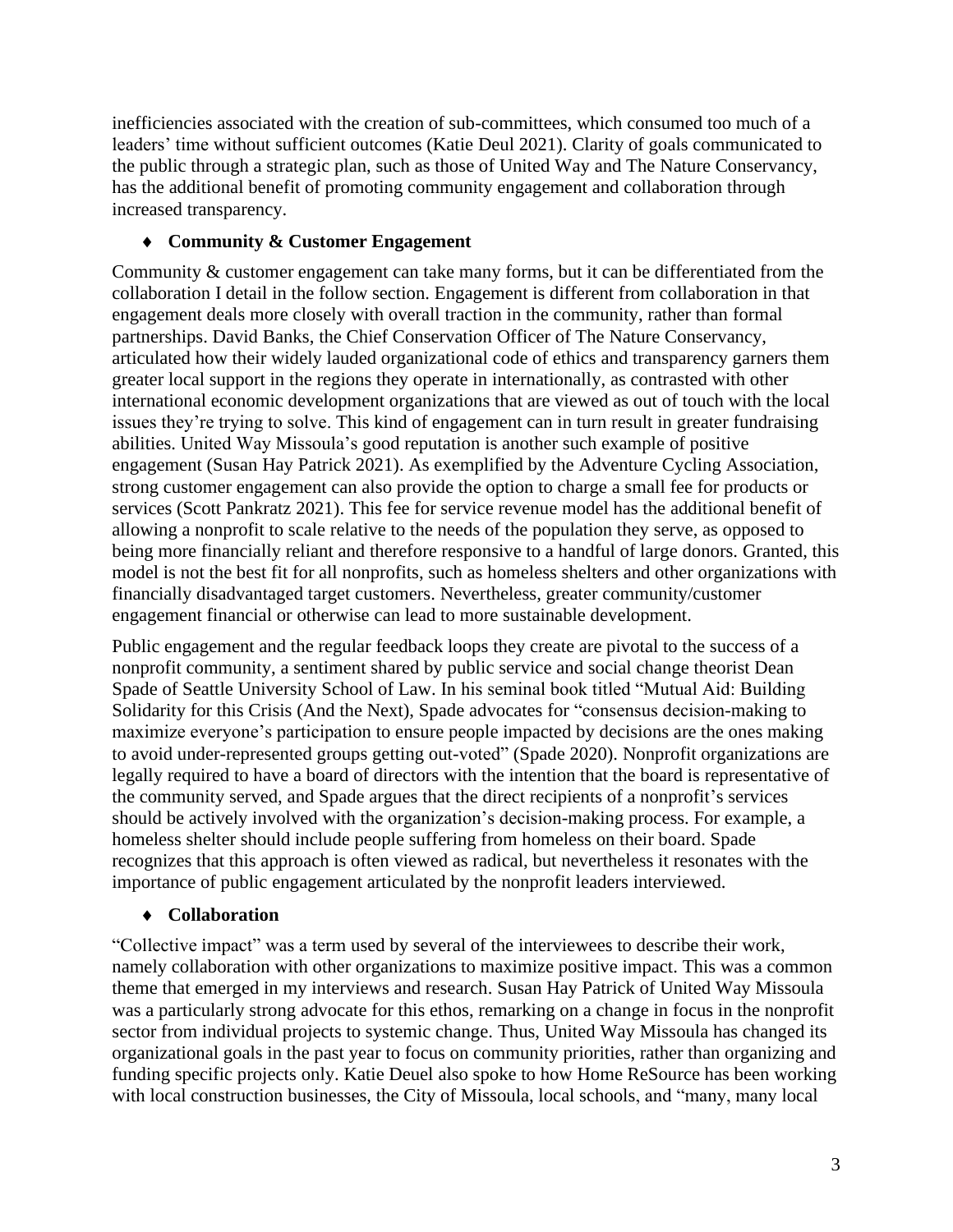nonprofits" to achieve their vision of a "circular economy" wherein there is no waste from major economic activity. David Banks of The Nature Conservancy shared a similar insight, remarking on how The Conservancy has shifted its focus away from isolated land purchases to more comprehensive goals, specifically to address climate change. This shift in focus has made it necessary for The Nature Conservancy to work directly with a wider diversity of stakeholders, such as governments, international banks, and local agriculturalists. Since systemic change can only be effective through collaboration with a diversity of stakeholders, public service entities are simply more likely to achieve their goals in perpetuity by working directly with other organizations.

## **Employment Opportunity and Financial Security**

There are many organizations that meet the qualitative criteria previously described, yet of these organizations there is a smaller subset that have the funds to hire a full-time employee. Overall, nonprofit employees are approximately 8% of the non-farm workforce (National Council of Nonprofits 2021). In 2017, the nonprofit sector in the United States employed 12.5 million individuals, yet there was a wide range of annual income and number of employees relative to firm size (United States Bureau of Labor Statistics 2017). The vast majority of American nonprofit organizations (39%) have fewer than five employees, yet 51% of employees in the nonprofit sector are with firms that have 1,000 or more paid employees. Employees at these larger organizations also earn more than those who work at smaller nonprofits, making \$65,000 annually on average whereas employees at firms with fewer than 50 employees average a yearly salary of \$36,000.

Despite the pandemic, the nonprofit sector has continued to grow significantly. Wages and salaries received from nonprofit organizations had a brief dip in the beginning of 2020, yet quickly resumed their upward trajectory to pre-pandemic levels (Board of Governors of the Federal Reserve System (US) 2021). The nonprofit sector has only continued to grow in its capacity to hire full-time employees, increasing from 4.7 million full-time employees in 2008 to 5.2 million in 2017 (McKeever 2018).

Furthermore, a study from the Johns Hopkins Center for Civil Society Studies found that "nonprofit average weekly wages per employee are nearly equal to those paid by for-profits overall—and are actually much higher than for-profit wages in many of the key nonprofit fields" (Newhouse 2020). It is therefore important for those interested in a nonprofit career to identify organizations that are large enough to pay a living wage. Applying to work at nonprofits with more employees may be more competitive, but the data shows they tend to pay better.

## **Remaining Questions**

When starting any job search, it is important to also ask yourself what you want out of your employment beyond income. I've sought to answer some of those questions here by providing information about nonprofit sector salaries relative to different sizes of organizations, but there are still many qualitative and personal impact questions worth consideration. Namely, what skills do you want to gain from your nonprofit employment? What kind of impact do you want to have? What work cultures do you thrive in?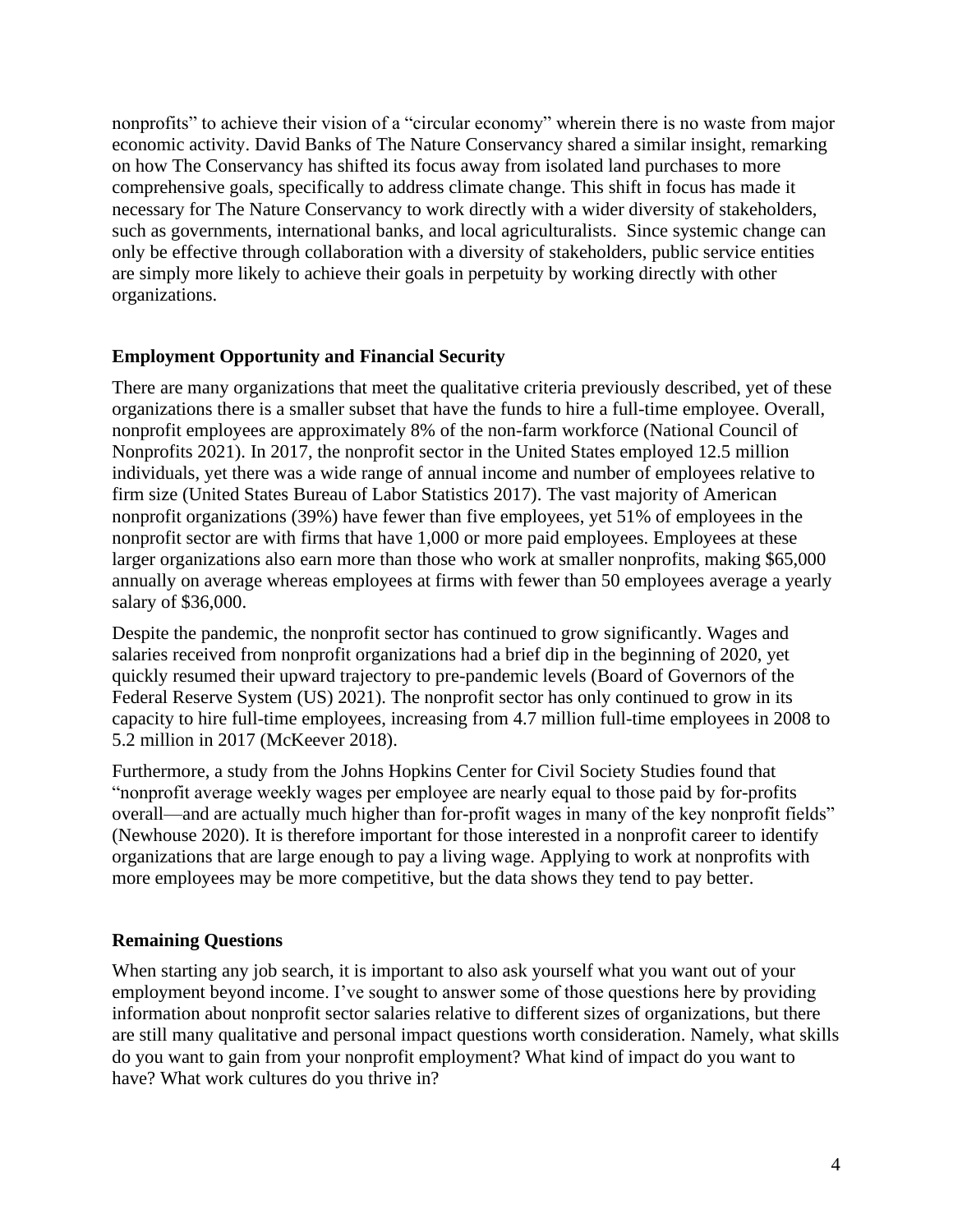For starters, it is fair to assume that whichever organization you choose to work for immediately following university graduation will not be your last employer. The United States has a particularly high job mobility rate relative to other countries, with job mobility at its highest for individuals in their 20s, the common age for recent college graduates (Bosler and Petrosky-Nadeau 2016). Therefore, it can be beneficial in the long-term to apply for positions that provide the greatest opportunity to develop skills and experience necessary for future jobs.

With this in mind, individuals interested in a career in the nonprofit sector may want to apply for jobs at nonprofits with internal mentoring opportunities. Before you even interview or submit a job application, you can begin to identify these opportunities by reaching out to specific individuals at nonprofit organizations you're interested in working at and asking them questions about their work and how they have developed their skill set. To what degree is there an internal culture of mutual support? Are these nonprofit leaders receptive to your questions? Some larger organizations have formal mentoring programs worth investigating. Larger, more established organizations may also be more predictable, whereas smaller and younger nonprofits tend to be more dynamic by necessity. Another learning opportunity encouraged by nonprofit professional and University of Montana professor Keri McWilliams is to apply to be on a nonprofit's board. McWilliams has observed that many nonprofit boards are lacking younger voices, much to their detriment. Assuming you can join a board in the first place and can afford to not be paid for your time, being on a board is an opportunity to learn about how a nonprofit functions while being surrounded by others who could support your learning process in a structured environment. This knowledge and experience have the potential to pay dividends later in your career.

It is just as important to ask about what skills you want to gain from your employment as it is to ask what kind of impact you want to have. For better or for worse, when it comes to your longterm ability to make an impact over the estimated 80,000 hours of your professional career, you are probably not going to have the largest impact in your first few years immediately following college graduation (Centre for Effective Altruism n.d.). That's not to say you can't make a difference now! You still can have a meaningful impact in the next few years and should. Bringing about positive change is inherent to nonprofits' mission. But since we can generally equate experience with a decreased likelihood to make mistakes, an increased understanding of the root causes of the issue you are seeking to address, and an expanded skillset to effectively address said issues, we can fairly expect your ability to make a lasting difference will only increase with experience. Therefore, identifying earlier what desired impact best matches your current skills and then seeking out jobs that would expand necessary skills and experience will ultimately increase the probability you will make your desired impact on the world.

To help frame your initial search, in Figure 2 I provide a primitive guide to compare the skill development opportunities commonly offered by different genres of organizations.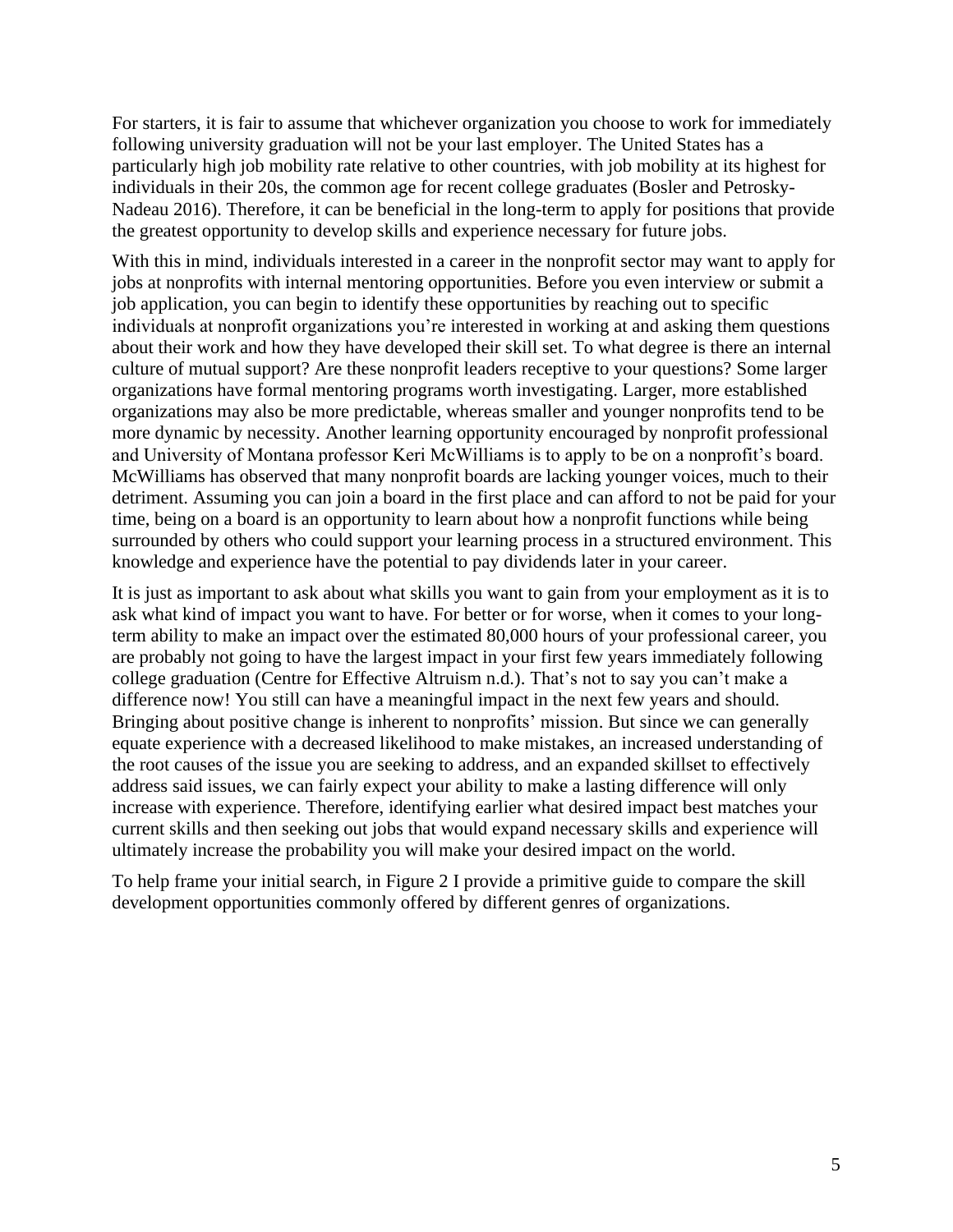Figure 2.

| <b>Startups</b>                                                                                                                                                                                                                                                                                                  | <b>Small Nonprofits</b>                                                                                                                                                                                                                                              | <b>Large Nonprofits</b>                                                                                                                                                                                          |
|------------------------------------------------------------------------------------------------------------------------------------------------------------------------------------------------------------------------------------------------------------------------------------------------------------------|----------------------------------------------------------------------------------------------------------------------------------------------------------------------------------------------------------------------------------------------------------------------|------------------------------------------------------------------------------------------------------------------------------------------------------------------------------------------------------------------|
| $(<5$ years old)                                                                                                                                                                                                                                                                                                 | $(<100$ employees)                                                                                                                                                                                                                                                   | $($ >100 employees)                                                                                                                                                                                              |
| Generally greater autonomy,<br>riskier. May still be working<br>on developing mission/vision,<br>securing reliable funding<br>sources, and initiating<br>relationships with<br>stakeholders. More<br>opportunity to work with all<br>the different operations of a<br>nonprofit and interact with<br>leadership. | Also opportunity to interact<br>with all the different<br>operations (hiring,<br>fundraising, marketing, client<br>management, etc.) and work<br>directly with leadership.<br>Potentially more stable and<br>offer internal opportunities<br>for career advancement. | Offer more internal<br>mentoring opportunities and<br>job security. Benefit of tried-<br>and-true practices to lean on,<br>but potentially less autonomy<br>to experiment and explore.<br>Pay better on average. |

## **Conclusion**

Nonprofits play crucial roles in addressing some of the most pressing challenges faced by society. The nonprofit sector can provide meaningful, impactful careers that can be just as profitable as jobs at for-profit organizations. Nonprofit jobs have the additional benefit of fundamentally community-focused missions and high potential for skills development and promotional opportunities. When starting or accelerating your career in the nonprofit sector, it is worth your time and energy to reflect on the information and questions I pose here to maximize your opportunity to make a positive impact in our world.

#### **References**

Board of Governors of the Federal Reserve System (US). 2021. *Households and Nonprofit Organizations; Wages and Salaries Received (IMA), Transactions.* September 23. Accessed December 4, 2021. https://fred.stlouisfed.org/series/HHNOSWQ027S.

- Bosler, Canyon, and Nicolas Petrosky-Nadeau. 2016. *Federal Reserve Bank of San Francisco: Job-to-Job Transitions in an Evolving Labor Market.* November 14. Accessed December 6, 2021. https://www.frbsf.org/economic-research/publications/economicletter/2016/november/job-to-job-transitions-in-evolving-labor-market/.
- David Banks, Chief Conservation Officer The Nature Conservancy, interview by Reed Miller. 2021. (July 6).

Katie Deul, Executive Director Home Resource, interview by Reed Miller. 2021. (July 14).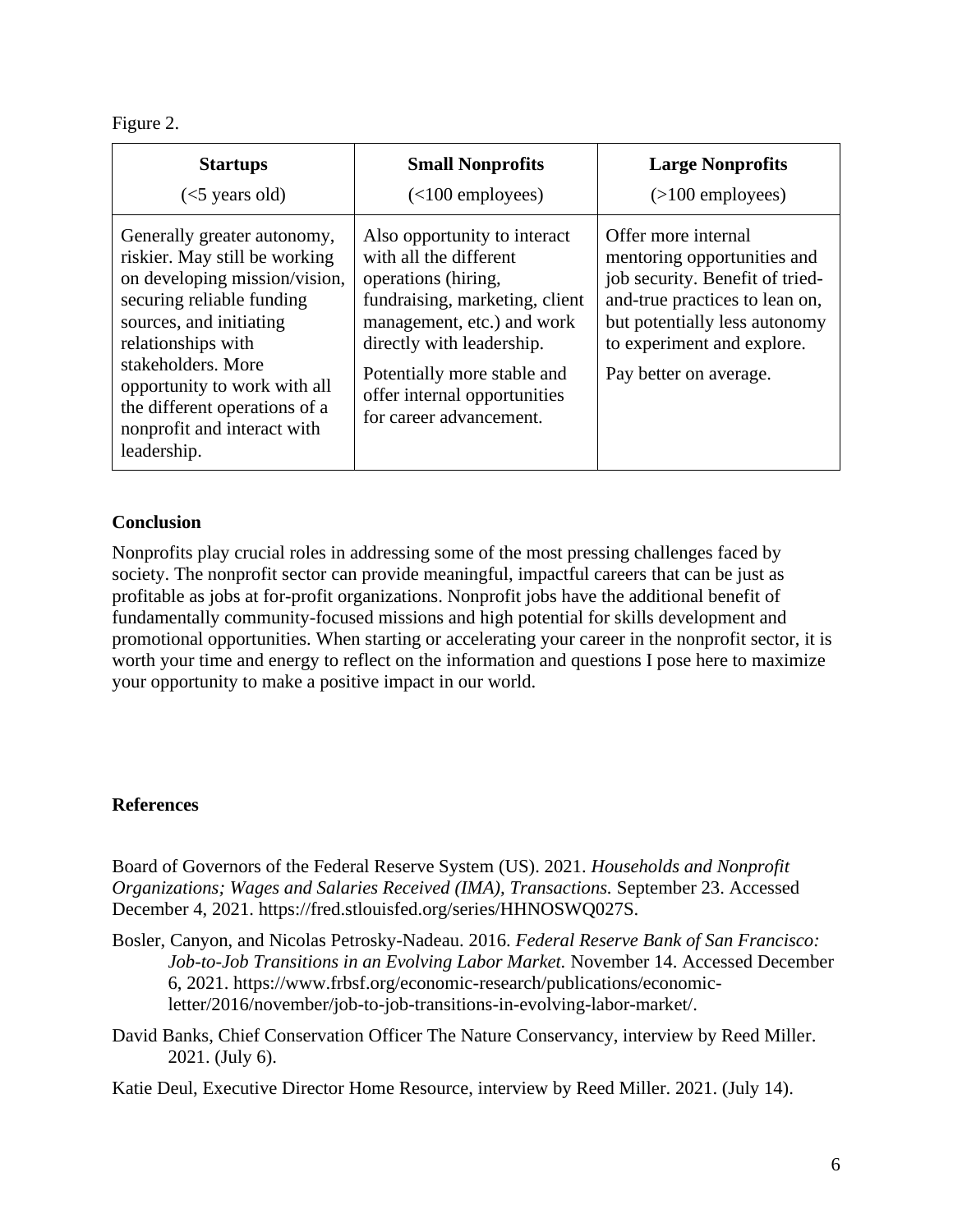- Keri McWilliams, Executive Director Wild Rockies Field Institute, interview by Reed Miller. 2021. (October 5).
- Mary Poole, Executive Director Soft Landing Missoula, interview by Reed Miller. 2021. (July 14).
- McKeever, Brice S. 2018. *The Nonprofit Sector in Brief 2018: Public Charites, Giving, and Volunteering.* November. Accessed December 4, 2021. https://nccs.urban.org/publication/nonprofit-sector-brief-2018#value-of-volunteering.
- National Council of Nonprofits. 2021. *Nonprofits struggling to hire staff amid labor shortage.* November 10. Accessed December 4, 2021. https://www.councilofnonprofits.org/article/nonprofits-struggling-hire-staff-amid-laborshortage.
- Newhouse, Chelsea. 2020. *The 2020 Nonprofit Employment Report: The 3rd largest employer faces the COVID-19 crisis.* June 16. Accessed December 4, 2021. http://ccss.jhu.edu/2020-nonprofit-employment-report/.
- Petrone, Paul. 2015. *What Recent College Graduates Are Looking For in Their First Job.* July 13. https://www.linkedin.com/business/talent/blog/talent-acquisition/what-recent-collegegraduates-are-looking-for-in-first-job.
- Scott Pankratz, Executive Director Adventure Cycling Association, interview by Reed Miller. 2021. (July 14).
- Spade, Dean. 2020. *Mutual Aid: Building Solidarity During this Crisis (And the Next).* Verso Press.
- Susan Hay Patrick, Executive Director United Way Missoula, interview by Reed Miller. 2021. (July 6).
- The Nature Conservancy. 2021. "Nature Now: Transforming Conservation in the Face of Global Challenges." Annual Report.
- Tom Benson, Executive Director ARTS Missoula, interview by Reed Miller. 2021. (July 6).
- United States Bureau of Labor Statistics. 2017. *Research Data on the Nonprofit Sector.* Accessed November 14, 2021. https://www.bls.gov/bdm/nonprofits/nonprofits.htm#NPSizeTable.xlsx.f.1.